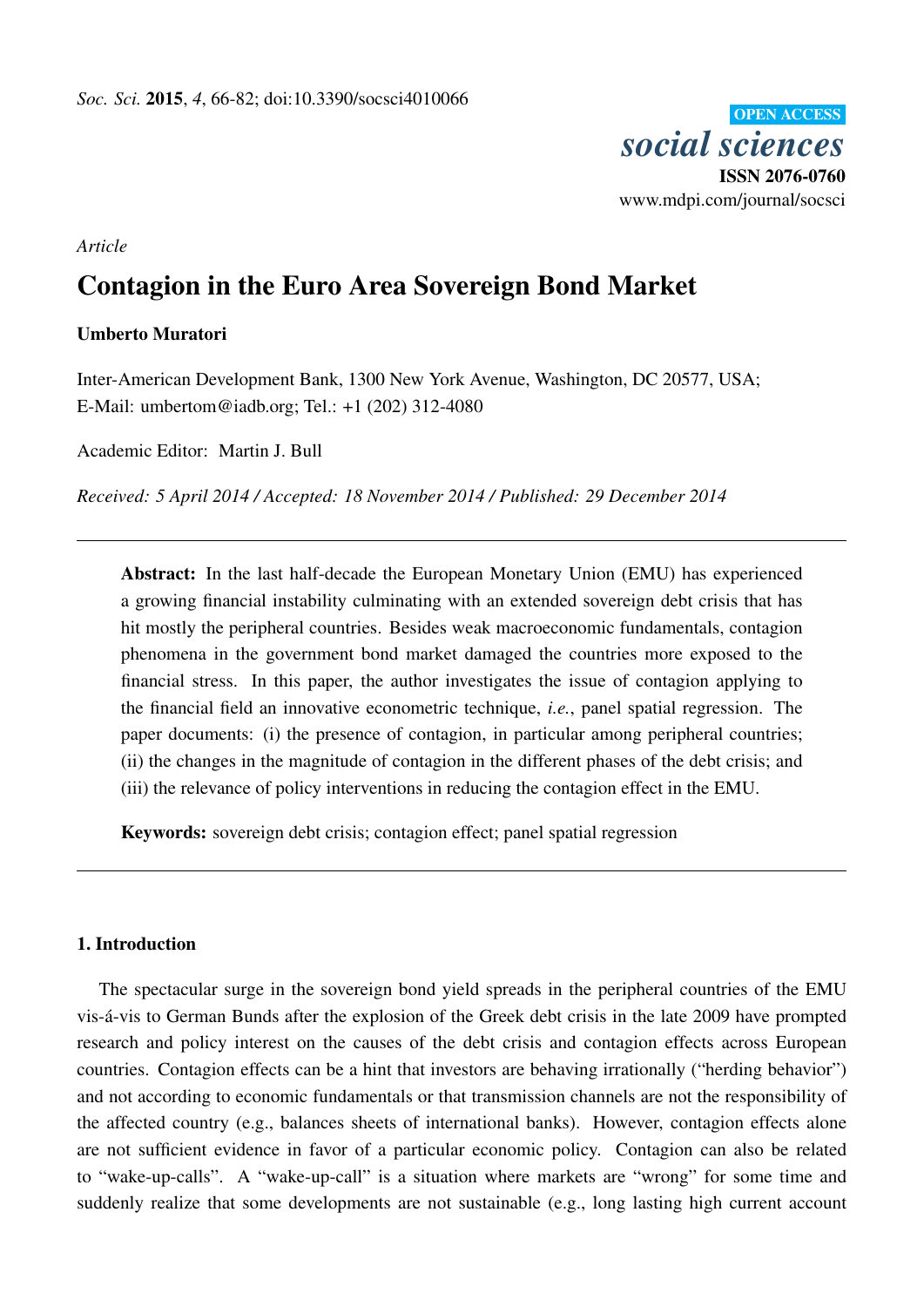deficits). Nevertheless, information about contagion effects is of high relevance for the policy response in debt crisis.

There is no unanimous consensus on the definition of contagion, and the detection of the effect is dependent on its definition. In the literature there are three broad categories of definition. First, some authors interpret contagion as the co-movement in a variable of interest [\[1\]](#page-14-0). A second definition of contagion focuses on how the propagation mechanisms change after that an extreme shock occurs and compares this mechanism with pre-crisis period. Finally, a third group of authors focuses on spillover effects rather than contagion. Even if often the two terms are used vaguely, spillover refers to a lagged transmission of a shock, while contagion is simultaneous  $<sup>1</sup>$ .</sup>

Our investigation will analyze jointly the behavior of yields spreads in 10 European countries. As we implement a study of the simultaneous effects across countries, we strictly focus on contagion and not on spillover. Our investigation fits at best with the first definition, indeed we are interested in disentangling whether the government bond spreads move jointly and whether the average effect changes from the pre-crisis period to the crisis. In this study we will focus only marginally on the propagation mechanisms of a such extreme shock.

The aim of this paper is to shed light on the existence of the contagion in the European sovereign bond markets applying an econometric methodology, panel spatial regression, that has been infrequently used for financial topics<sup>2</sup>. Our methodology differs from the previous literature, where only the contagion effect generated from Greek spread is taken into account, by simultaneously modelling the reciprocal contagion of all countries in the monetary union. This research addresses some questions that are still the core of the academic and policy debate. The author will investigate the size of contagion in the government bond spreads, will track it in the different phases of the financial crisis and will compare the magnitude between two groups of countries: peripheral and core countries.

The remainder of the paper is organized as follows: in Section [2](#page-1-0) the author will review the main literature in the field, in Section [3](#page-3-0) the author will report a summary of the main events during the Eurozone crisis; in Section [4](#page-6-0) the author will present the model; in Section [5](#page-7-0) there will be an overview of the data used in the empirical analysis; Section [6](#page-10-0) will present the empirical results; finally, Section [7](#page-13-0) will conclude.

#### <span id="page-1-0"></span>2. Literature Review

The withdraw of Greece from international bonds markets put intense pressure on other EMU countries with budget weaknesses like Ireland, Portugal, Spain and Italy. The weak fiscal conditions and the deep economic crises in these countries has led economic research to investigate the link between the movements in the bond spreads and the macroeconomic fundamentals. The main foundation of this branch of literature has been the market-based fiscal discipline hypothesis to determine the long-term government yields <sup>3</sup>. In according to this hypothesis, markets ask higher premium to borrowers

<sup>&</sup>lt;sup>1</sup> For an extensive discussion on these issue, see  $[2]$  and  $[3]$ 

<sup>&</sup>lt;sup>2</sup> For additional references on the application of this methodology to financial issues, see [\[1,](#page-14-0)[4\]](#page-14-3).

 $3\,\text{}$  For an extensive discussion on these issue, see [\[5\]](#page-14-4).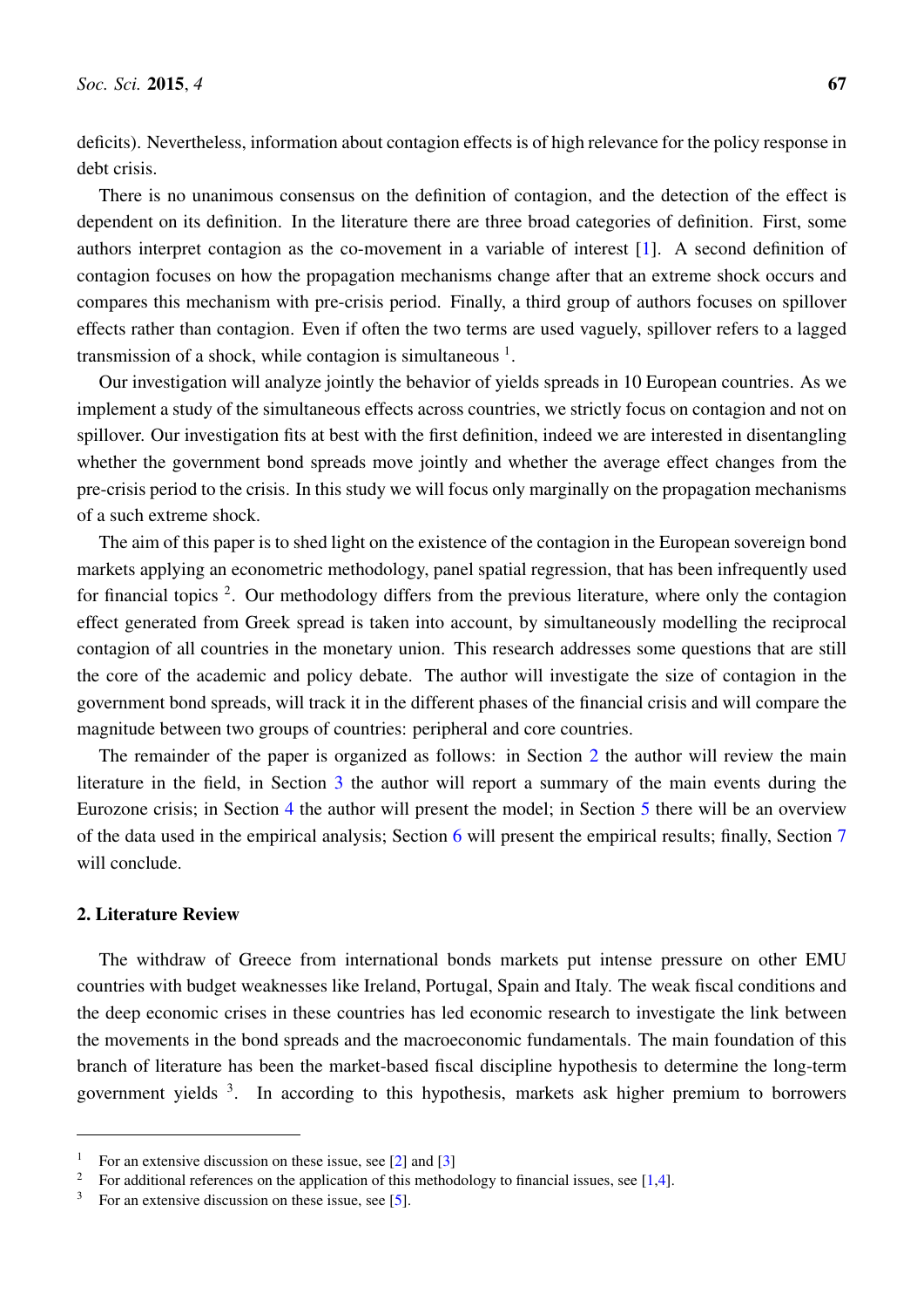that borrow excessively. Indeed, the widening of government bond spread vis-á-vis to Germany was interpreted as an attempt by investors to diversify their sovereign debt portfolios to mitigate higher perceived country-risk. In the European context, where there is no integrated fiscal discipline, markets require a higher premium to countries with unsustainable fiscal positions. In Attinasi *et al.* [\[6\]](#page-14-5), the authors apply a dynamic panel model estimation using FGLS technique adjusted for heteroskedasticity and autocorrelation and find a significant effect of budget positions, both deficit to GDP and debt to GDP ratios, on yield spreads. A bit in contrast, Barrios *et al.* [\[7\]](#page-14-6) applying a time series analysis for selected European countries find that international factors, like the perceived risk, instead of national macroeconomic fundamentals play the major role in determining the bond spreads and domestic factors drive only little changes. Further, Aßmann and Boysen-Hogrefe [\[8\]](#page-15-0) argue that the risk perception of market participants were time-varying and apply a time-varying coefficient approach <sup>4</sup>.

In the current state of research, many authors claim that the spread in the peripheral countries were gripped by surges that are independent from the underlying macroeconomic fundamentals. This consideration has moved academic research to investigate the contagion effects across European countries. This second branch of literature developed theoretical models of contagion and tested empirically the size of this phenomenon in the EMU<sup>5</sup>. In Bolton and Jeanne [\[14\]](#page-15-1), the authors argue that sovereign contagion happens through integrated banking systems. In fact, under financial integration, banks diversify their holdings of sovereign debt to minimize the cost in case of default of an individual country. The diversification of sovereign debt generates risk diversification ex-ante and contagion ex-post. The authors find that, in the specific case of the EMU, the absence of integrated fiscal discipline leads to an inefficient equilibrium supply of government debt, *i.e.*, the safest countries restrict the amount of sovereign debt issued, while the riskiest governments issue too much debt and do not foresee the consequences during crisis. In De Grauwe and Ji [\[13\]](#page-15-2), the authors argue that the sovereign debt crisis in the EMU has to do with the essential feature of a monetary union. In other words, EU countries do not control the currency in which they issue their debts. The absence of the guarantee that cash will be always available when needed implies a systemic fragility of the monetary union and members are susceptible to movements of distrust. When investors fear liquidity problems, they sell government bonds, therefore, interest rates paid on bonds raise and budget problems are intensified. The ensuing liquidity crisis can degenerate into a solvency crisis. There is a self-fulfilling behavior; when investors fear default, they behave in such way that default becomes more likely. Under these circumstances, when distrust occurs, interest rates on government bonds rise affecting country solvency although macroeconomic fundamentals remain unchanged. To test empirically this theoretical prediction, the authors compare the results for the model with and without time dummies. The use of time dummies allows them to isolate movements in spreads that are unrelated to fundamentals and are caused by self-fulfilling effects. The authors find that the model with time dummies tracks the path of government bond spreads in the EMU, while the model without dummies fail to do it <sup>6</sup>. Furthermore,

<sup>&</sup>lt;sup>4</sup> For additional references on these issues, see  $[9-12]$  $[9-12]$ .

<sup>&</sup>lt;sup>5</sup> The main contributions to this branch of the literature are  $[13–16]$  $[13–16]$ . For additional references on these issues, see  $[17–22]$  $[17–22]$ .

The authors assume that pricing of bonds was fundamental. However, on may argue that pricing was also driven by overconfidence.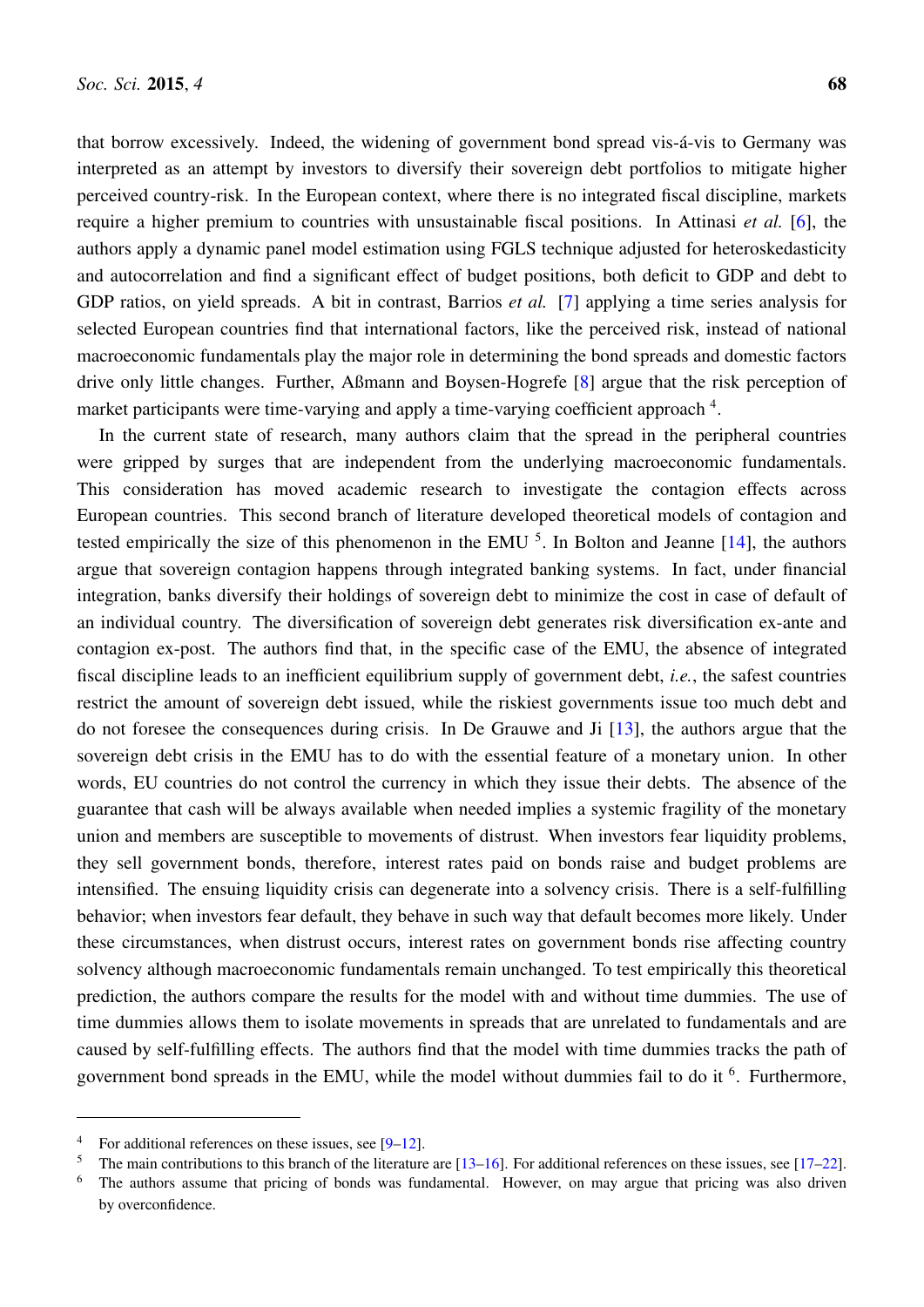they diversify for selected countries between the size of fundamentals and self-fulfilling effects and conclude that in Greece the jump in government bond spread was mostly caused by weak fundamentals, while in Spain, Italy and Belgium fundamentals explain only a little part of the movements in the national spreads. Arghyrou and Kontonikas [\[16\]](#page-15-5) provide a model of the EMU crisis that combines features of both second- and third-generation approaches to currency crisis. Their main findings are in line with the previous literature, in fact they observe that market price for long-term government bonds is affected by both international risk and country specific fundamentals risk. The role of fundamentals is more significant during the crisis than in the period before the turmoil. Finally, they apply both time series and panel analysis and find in both cases that during the sovereign debt crisis the contagion from Greece was significant and damaged Spain, Portugal and Ireland, *i.e.*, they report evidence that contagion was more pronounced for countries with weak fundamentals. In a recent paper, Canofari *et al.* [\[15\]](#page-15-8) use game theory and cost-benefit analysis to determine when country-specific shocks are transmitted to other country members giving rise to contagion. In their model contagion occurs when the country-specific shock is large enough and above the threshold of staying in the monetary union. Furthermore, the authors implement a numerical simulation for the EMU countries and find that the Greek contagion was higher for Spain than for Italy. Contrary to the mainstream results, in Caporin *et al.* [\[3\]](#page-14-2), the authors apply a Bayesian quantile regression approach to measure contagion in both CDS and government bond yield spreads and find that in the period post-Lehman Brothers there is no change in the intensity of transmission mechanism among European countries compared to the period before the collapse of the American bank.

#### <span id="page-3-0"></span>3. Stylized Facts about the Eurozone Crisis

In this Section the author will present a summary of the main events that have characterized the Eurozone crisis. A clear picture of the financial crisis is relevant to identify temporal breaking points in order to divide the period in sub-samples and to identify the countries that have been strongly hit by the sovereign debt crisis. Furthermore, a clear picture of the crisis allows the reader to better understand the mechanism of transmission of shocks and the weaknesses of the EMU.

From the creation of the EMU till the collapse of Lehman Brothers in September 2008 the spreads of all members of the Union vis-á-vis to the German Bund were very flat and close to zero. This indicates that investors did not perceive any country-specific risk among the EMU countries. In the pre-crisis phase the spread was very low despite of a gradual but constant deterioration of the macro-fundamentals in some peripheral countries. In the late 2008, after the bankruptcy of Lehman Brothers there was relatively low concern about the European sovereign debt. Due to the uncertainty created by the global financial crisis, investors reduced their international exposures. This reassessment of investment portfolio affected countries with large reliance on external funding. Concurrent with this portfolio reassessment, growth perspectives also declined due to the global recession and countries with weak fundamentals needed even a larger injection of external funding. In this phase we observe a deteriorating of the banking sector because of the overexposure of many banks toward unreliable debtors and because of low quality assets held in their balances. In the late 2009, the European sovereign debt crisis entered in a new phase. After the political elections in Greece, the official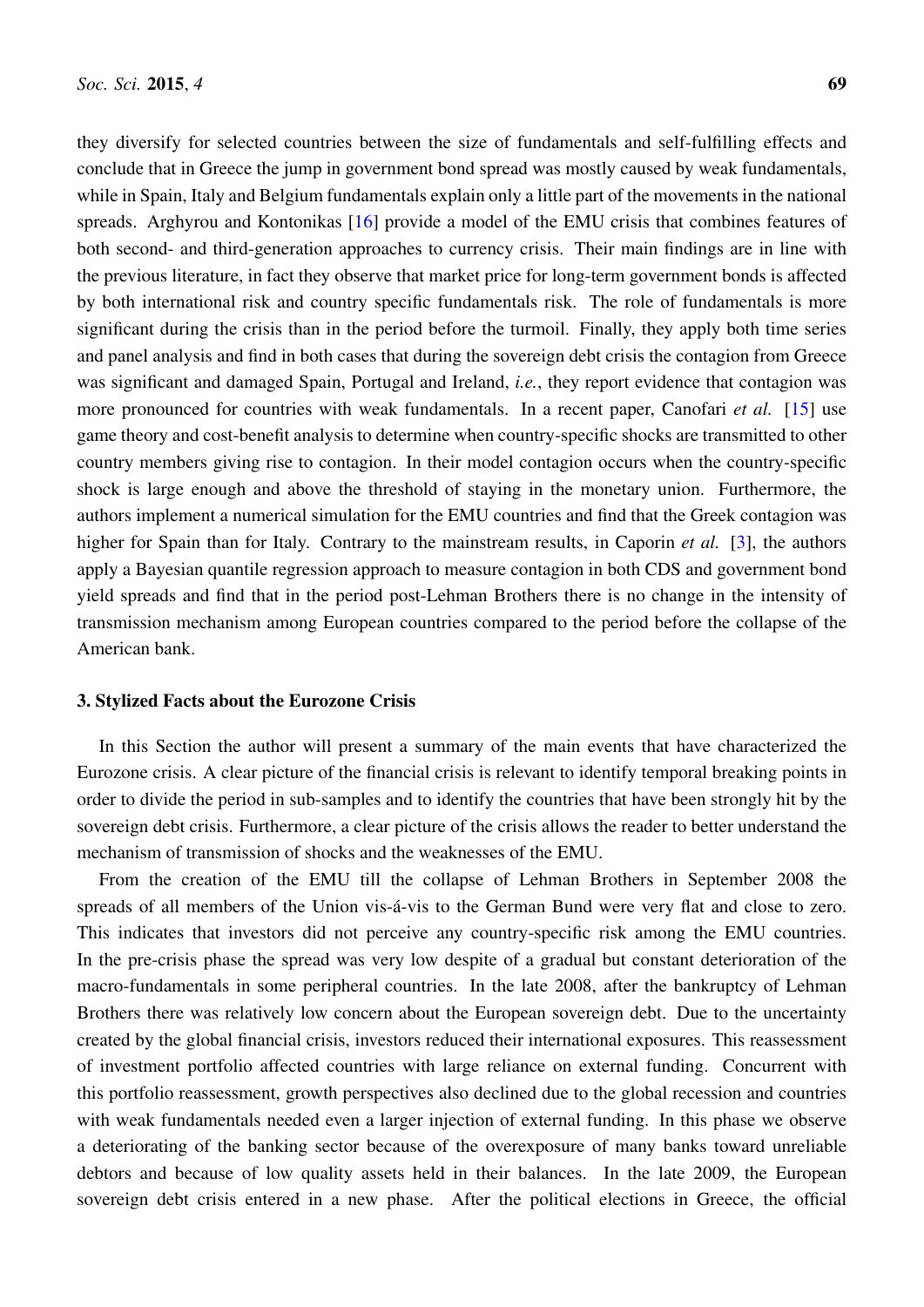deficit to GDP ratios was much higher than expected. This unexpected shock joint with expected long-term recession and weakness of the banking system generated a vicious circle. These adverse developments were reflected in a spectacular surge of the government bond spreads not only in Greece but in all peripheral European countries like Ireland, Portugal, Spain and Italy. As noticed Arghyrou and Kontonikas [\[16\]](#page-15-5), during the crisis the German Bund operated as "flight-to-quality". Indeed, the 10-year German bond yield moved in the opposite direction of the general indicator of common international risk, the Chicago Board Options Exchange Volatility Index. This result indicates that in an uncertain environment investors flock to the perceived safety of the German Bund. This feature exacerbated further the turmoil in the government bond market in the peripheral countries. In Figure [1](#page-4-0) the spreads of the European countries included in our analysis are shown for the period between 2007 and end of September 2013. We observe a general rise even if the magnitude of the jump is notably different from country to country. An important remark is that no EU country returned to its level of spreads before the beginning of the crisis. This result can have a twofold interpretations. In the case of "herding behavior", this result would be a signal that the Union is still in a weak phase and additional reforms are needed. In the case of "wake-up-call", different spread among the EMU countries higher than the pre-crisis period, would reflect the adjustments in the risk premium.

<span id="page-4-0"></span>

Figure 1. Government bond yields spreads.

Note: Daily government bond yields between 2007 and 2013 for all countries in the sample are collected from DataStream. Spread relative to the German Bund are calculated by the author and plotted in the figure.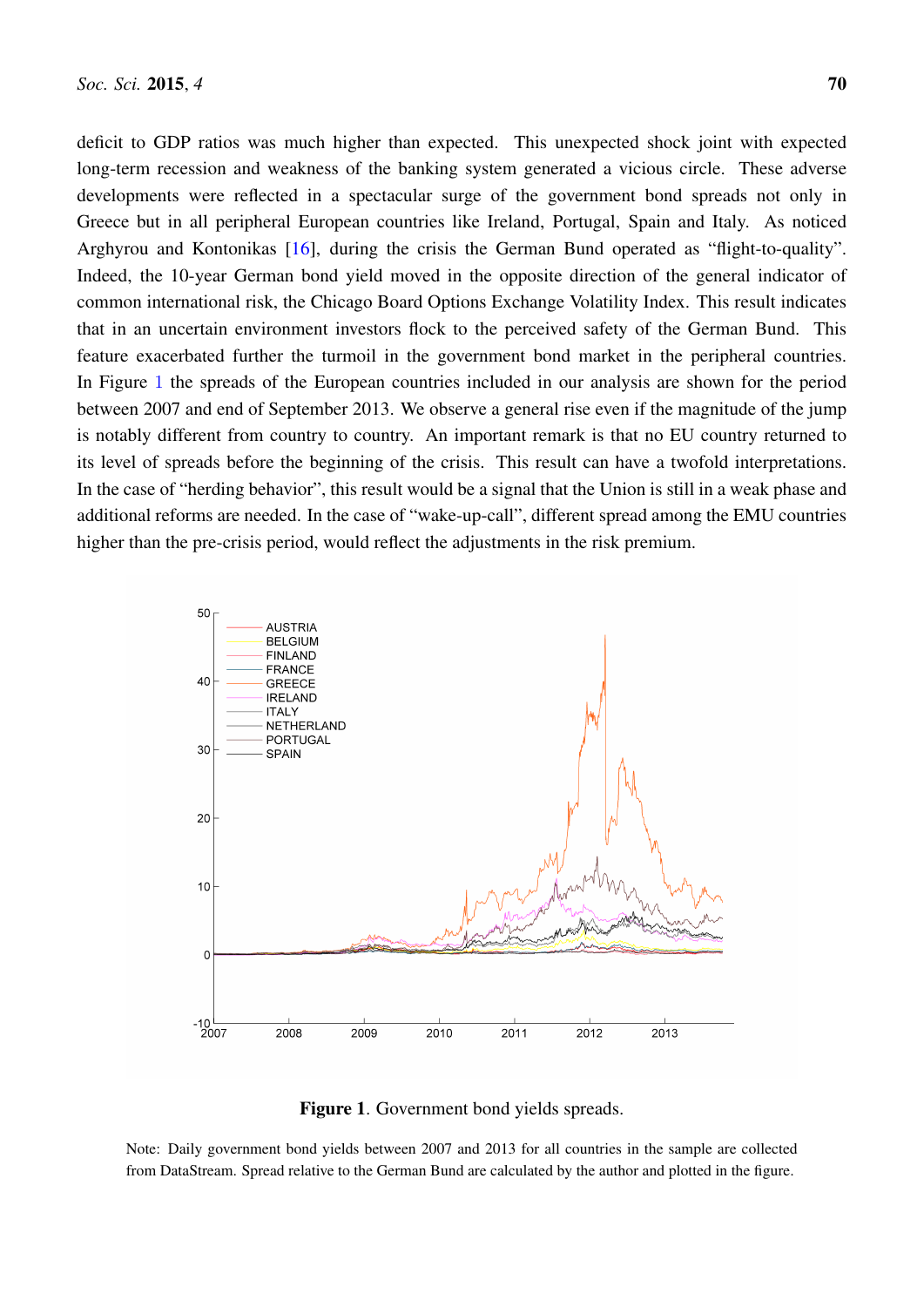The escalation in the financial stress forced Greece to require financial assistance to the EU and IMF in May 2010; with Ireland following in November 2010 and Portugal in April 2011. A second rescue package was provided to Greece in March 2012 and in June Spain and Cyprus bow to bailout of their bank sector. In these bailouts official funding was provided on condition that the recipient would have implemented austerity measures and structural reforms to regain competitiveness on the international markets. In May 2010 joint with the rescue package provided to Greece, the EU set up the European Financial Stability Facility (EFSF) and the ECB launched the Security Market Programme (SMP) to buy Irish, Portuguese, Italian and Greek bonds over the next nine months. The unconventional measures adopted by the ECB to mitigate the contagion effect in the Eurozone and financially support countries under financial pressure continued in the second half of 2011, after the bailouts of Ireland and Portugal, with a second wave of SMP operations and then in July 2012, after the bailouts of Cyprus and Spain, with the launch of a new programme, the Outright Monetary Transactions (OMT)<sup>7</sup>. The OMT differs from the SMP in four main respects: (1) the size of the OMT contrary to the SMP does not have an ex-ante quantitative limit; (2) the activation and continuation of the OMT is subject to strict and effective conditionality, while in the case of the SMP formally there was no strict conditionality to be matched; (3) contrary to the SMP, in the OMT the Eurosystem is treated pari passu with other creditors for the bonds purchased in the frame of this programme; (4) more transparency on OMT's holdings is provided with respect to the SMP's ones.

In 2013 the turmoil in the sovereign bonds market stabilized and the programmes adopted in 2012 achieved the first results. Together with this stabilization of the financial market, structural reforms, introduced in the first two-years of the crisis, continued to be implemented in all European countries. In particular, peripheral countries adopted reforms of the labor market and reviewed the public spending. At European level a centralized supervisor of the banking system was created to prevent dysfunctions of the banking sector as occurred at the origin of the debt crisis. In fact, the link between government bond crisis and weakness of the banking system was very clear at the origin of the crisis and had a twofold direction. Investors asked higher premium to countries after that extended a guarantee to their national banks, for example Ireland; on the other side, investors considered the increase of the sovereign risk as a negative impact for the national banks that held a large share of the government debt [\[14\]](#page-15-1). In addition to these structural reforms, the ECB opted for low interest rates to facilitate the economic recovery in the Eurozone. Although at the end of 2013 Eurozone countries faced an improvement of their current growth rates and of the forecasts for the following quarters, there is still a diffused uncertainty about the timing of complete economic recovery and fiscal consolidation of the Eurozone. This uncertainty arises many issues that policy-makers have to face in the forthcoming months. In fact, a slow recovery of the area may create serious problems of sustainability of the rescue packages worsening the living conditions in the peripheral countries, intensifying social inequalities and strengthening extreme positions against the monetary union <sup>8</sup>.

 $7$  For a detailed analysis of the ECB unconventional monetary policy measures and the impact of the ECB announcements, see [\[23\]](#page-16-0).

<sup>&</sup>lt;sup>8</sup> For a detailed analysis of the issues concerning the EMU, see [\[24\]](#page-16-1).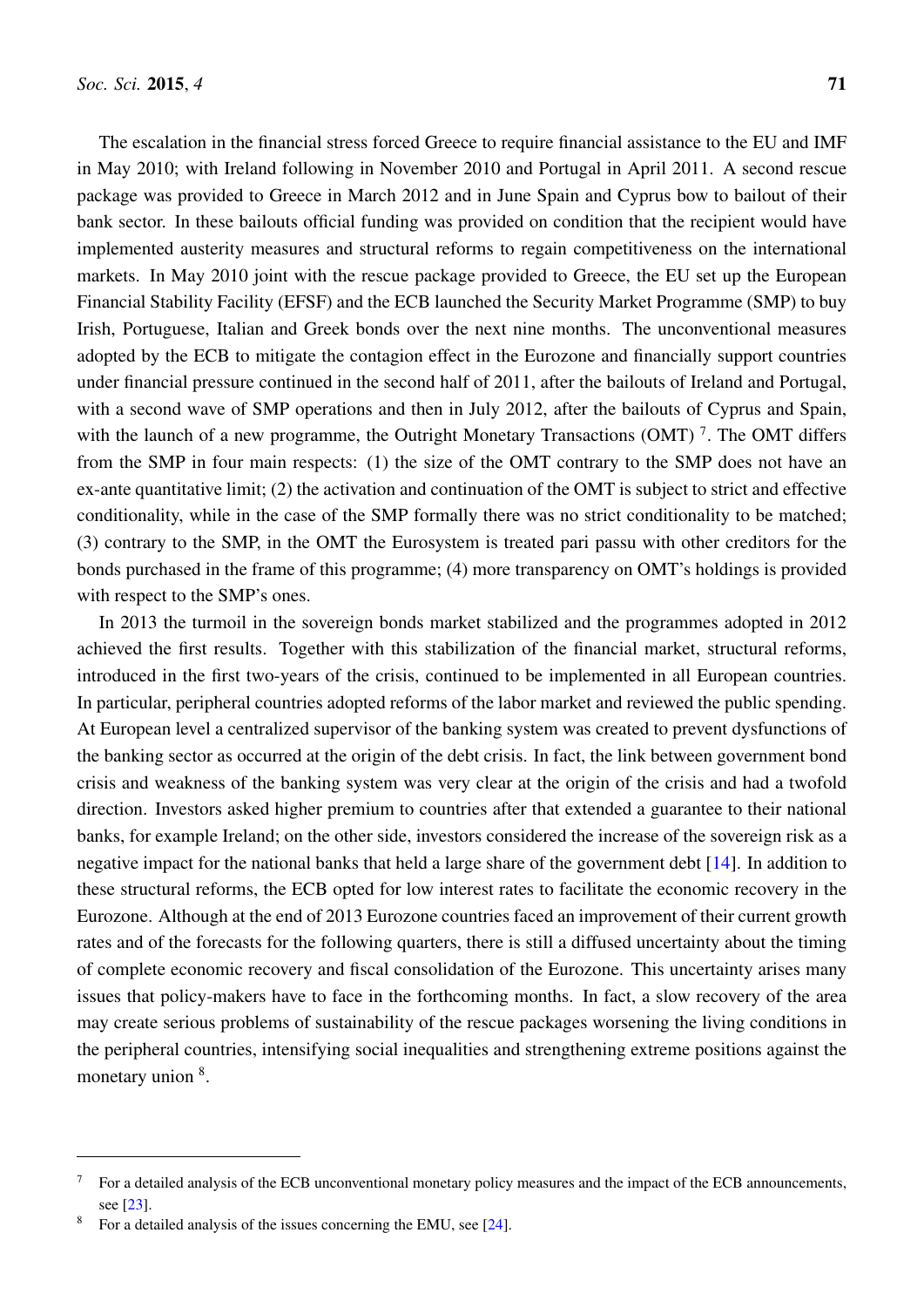#### <span id="page-6-0"></span>4. Model

According to Elhorst [\[25\]](#page-16-2), spatial panel data models are more informative than cross-sectional or panel model because they contain more variation and less collinearity across variables. Furthermore, another advantage of the spatial panel models is an higher number of degree of freedom and consequently an higher efficiency of the model. The basic idea of this approach is that panel observations are not independent and changes in a country's conditions cause variations in the neighboring countries. The intensity of the contagion depends on the similarity between pair of countries in their economic structures. In standard spatial econometrics different functions of distances or common borders are used to link neighboring observations. In financial studies the geographic proximity is not a good proxy for similarity between two countries. Therefore, the first issue to deal with is the identification of a valid weight matrix. In this paper, I replicate the methodology suggested by Keiler and Eder [\[1\]](#page-14-0). The economic distance between pairs of countries is measured using correlations of the stock markets. The use of equity correlation may be problematic if a shock affects simultaneously both equity and bond markets. If that were the case, the distance matrix would be endogenous and statistical properties of the estimator would not hold. To solve this issue, the weight matrix is constructed by lagging the correlation by one year <sup>9</sup>. An additional check on the weight matrix is needed. In fact, if the lagged stock market correlation contained information about the contemporary value of the government bond yields spread, the weight matrix would result endogenous also after lagging the correlation. To address this possibility, I calculate the correlation between the lagged equity returns and the government bond yields spread. The resulting value is very small and allows us to conclude that the weight matrix is exogenous and the statistical properties of the estimator are preserved <sup>10</sup>.

Variables of interest in our analysis must be stationary. As panel unit root tests reject the stationarity of our series, all variables used in the empirical estimation are taken as first difference <sup>11</sup>. Based on the previous considerations and with  $N$  that represents the number of cross-sectional observations in our sample and  $T$  the number of periods, the author tests a time-space simultaneous model with the following form:

$$
\Delta Gov t_t = \phi \Delta Gov t_{t-1} + \rho W \Delta Gov t_t + X_t \beta + \epsilon_t \tag{1}
$$

<span id="page-6-1"></span>
$$
E(\epsilon) = 0 \tag{2}
$$

$$
E(\epsilon^{'}\epsilon) = \alpha^2 I_N \tag{3}
$$

where  $\Delta Gov_t$  is a vector that includes the contemporary first difference in the government bond yields spread;  $\Delta Gov_{t-1}$  is a vector cointains the lagged the first difference of the spread; W is the weight matrix of dimension  $N \times N$ ;  $X_t$  is the matrix of additional explanatory variables and finally  $\epsilon_t$  is a random (white noise) term <sup>12</sup>. The additional regressors used as control variables are the first differences of the following indexes: (a) the *EuroVix* to control for financial turmoil as in Arghyrou and

<sup>&</sup>lt;sup>9</sup> The weight matrix will be standardized to guarantee a stationary spatial model and the main diagonal is set equal to zero.

 $10$  The author provides the calculations for the weight matrix on request.

The author provides the results of the tests on request.

<sup>&</sup>lt;sup>12</sup> For a detailed analysis of spatial econometrics models and methods, see [ $25,26$ ].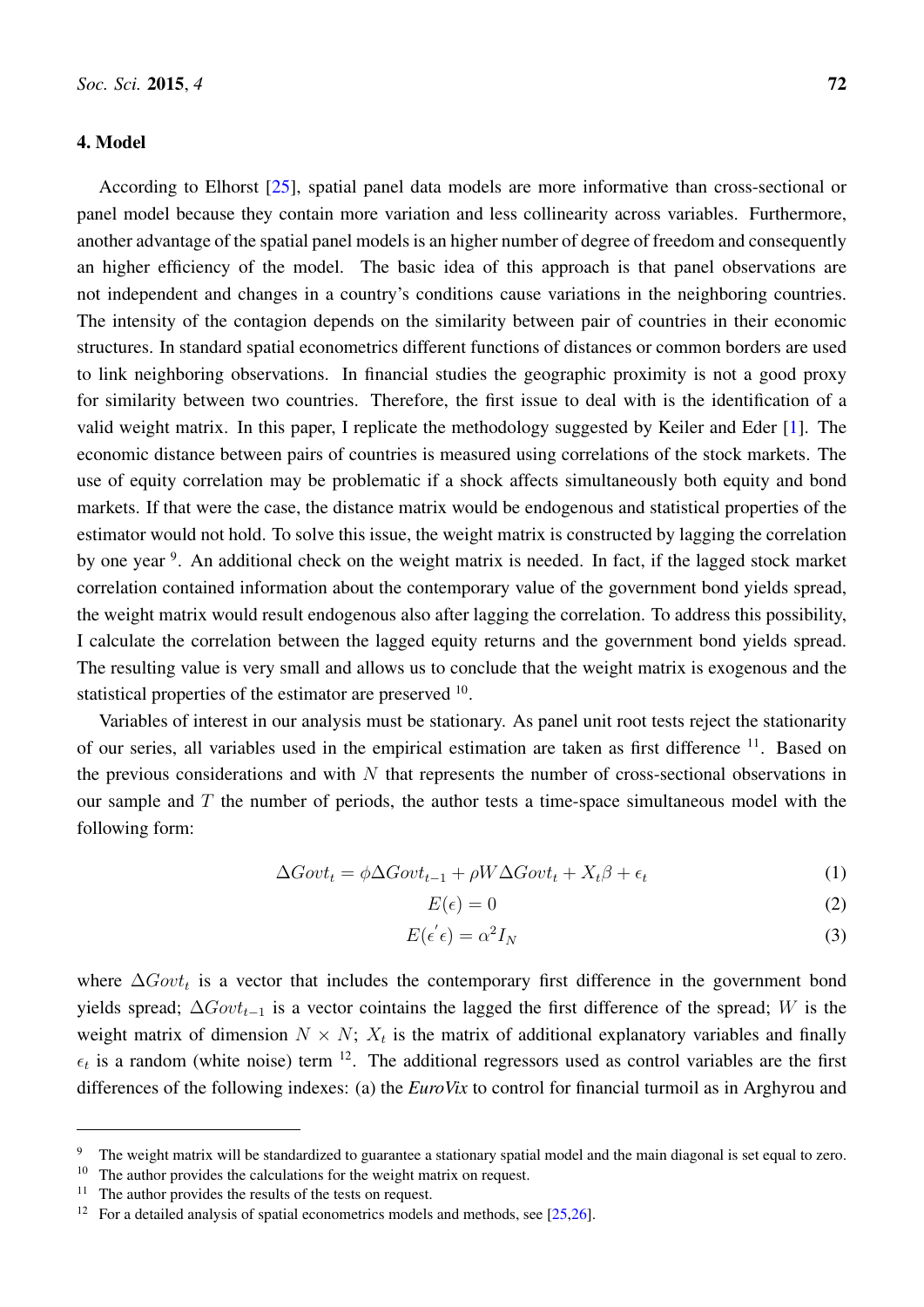Kontonikas [\[16\]](#page-15-5); (b) the *TED spread* to control for the perceived risk in the global economy as in Gerlach *et al.* [\[27\]](#page-16-4); and finally (c) the *total stock market index* to control for market-wide business climate changes as in De Bruyckere *et al.* [\[28\]](#page-16-5). The model is estimated following a Maximum Likelihood procedure and using the Driscoll-Kraay estimator to account for robust error with cross-sectional dependence. The advantage of a panel data structure is that enables us to analyze a phenomenon that happens over time. The inclusion in the model of spatial specific effects allows us to account for local heterogeneity that is assumed to remain constant over time. In our specific case, this assumption sounds very reasonable because we focus on a short period of time. The exclusion of country specific effects may determine biased and ineffcient estimators.

By applying such a methodology, we address the question of how on average the government bond spread of a country in the European Union depends on the government bonds spread of all other countries in the Union. If we find that there is a significant effect on a country of the government bond spreads of all other countries, this constitutes evidence of financial contagion. Consequently, such a model allows us to measure and test for the presence of contagion effects in the European Union.

#### <span id="page-7-0"></span>5. Data

Data on government bond yields are downloaded from DataStream with daily frequency for the period from January 2007 to end of Septembet 2013. The spread in yields is calcuated vis-á-vis to the German government bond yield. The dynamics of the country specific spreads over the period of study are shown in Figure [1](#page-4-0).

In our empirical investigation we test whether the size of the spatial correlation vary in the different phases of the crisis and between two groups of countries, the peripheral and the core ones. To implement this further investigation we need to divide our period of analysis in sub-periods. Based on the overview of the main events during the crisis in Section [3](#page-3-0) the author opted to divide the period in five distinct sub-periods. The first sub-period is the pre-crisis period and goes from 2007 to the collapse of Lehman Brothers; the second sub-period is the subprime crisis period and is between the collapse of Lehman Brothers and the announcement of a much higher Greek deficit than expected; the third phase is the Greek Debt crisis and it ends with the announcement of S&P that 15 countries in the Eurozone are under revision, *i.e.*, when the crisis turns to spread across the Euro area; the fourth sub-period is the European sovereign debt crisis and it ends with the promulgation of the OMT in July 2012; the last sub-period is characterized by the ECB interventions and policy-makers reforms and goes till the end of the period of study. The countries in the sample are divided in two sub-groups, the first sub-group includes countries that have been strongly hit by the sovereign debt crisis, while the second one contains the countries that have faced a lower intensity of financial turmoil. Precisely, the highly exposed countries to the financial stress are the peripheral countries: Greece, Portugal, Ireland, Spain and Italy, while the low exposed countries are the core countries are France, Belgium, Netherlands, Finland and Austria<sup>13</sup>.

<sup>&</sup>lt;sup>13</sup> Five country members of the EMU are excluded from the investigation. Luxembourg is excluded because the financial outstanding and the government debt are very small as well as all countries that joint in the Union in 2008 or after (Cyprus, Slovakia, Slovenia, Malta, Estonia and recently Latvia).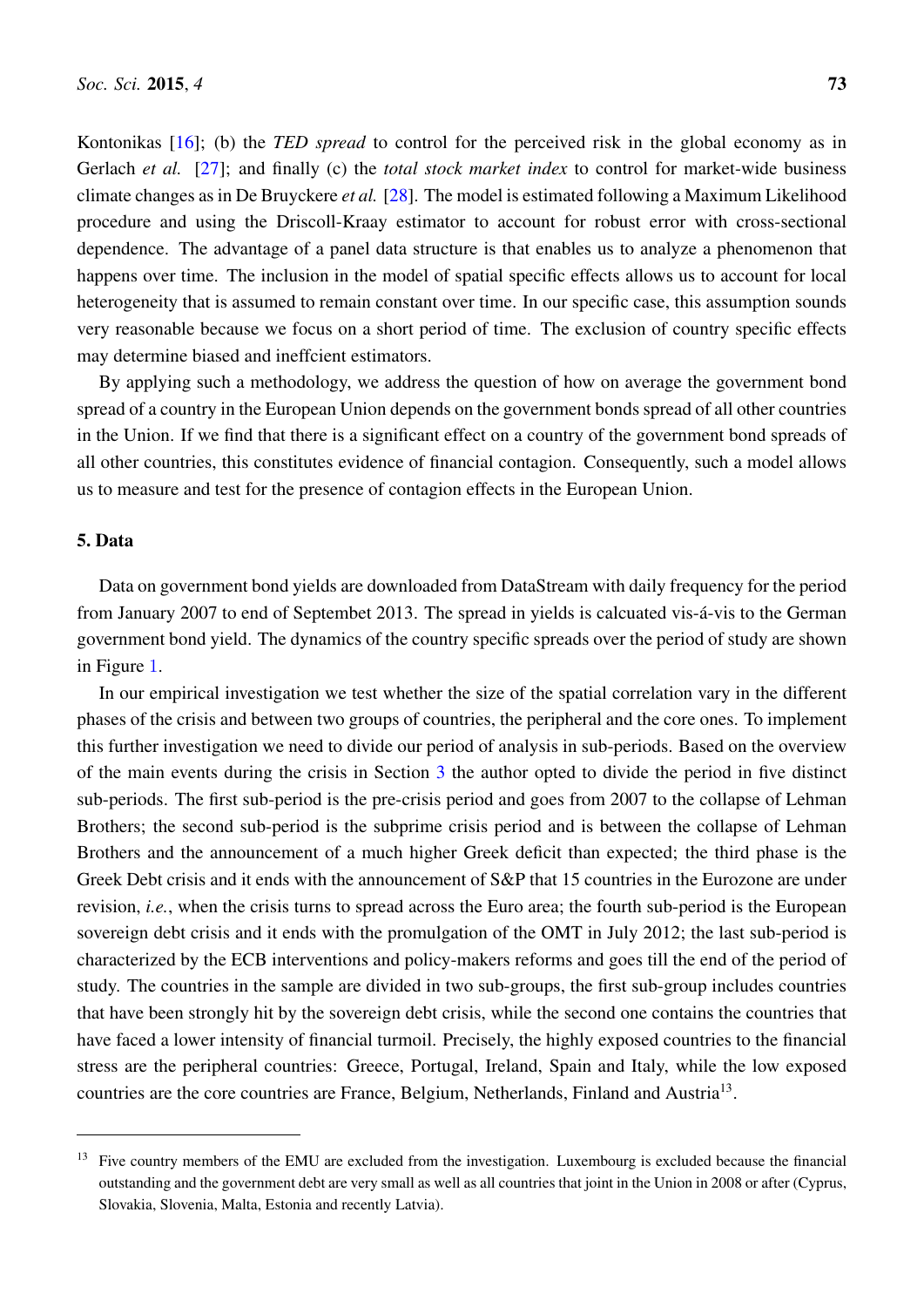Table [1](#page-8-0) shows the average standard deviation and autocorrelation of government bond spreads by temporal sub-periods and country sub-groups. First of all, we note that the standard deviation of the government bond spreads has an inverse U-shape form. Differences in spreads are very low before the financial crisis, after the explosion first of the US financial crisis and then of the EMU sovereign debt crisis standard deviations increase and reach their peak in the fourth sub-period, the one in which the contagion among EMU countries is more marked. Second, although the inverse U-shape form is observed for both highly and low exposed countries, the latter have on average lower standard deviation. Third, we observe that the highest difference between the standard deviation of the two sub-groups is in the fourth sub-period (54.16 percentage points). Fourth, the decrease of the standard deviation in the fifth sub-period, joint with the lowering of the average spreads as noticed in Figure [1](#page-4-0), is a positive signal of the success of the stabilizing policy measures implemented by the ECB. Turn to the average autocorrelation, the path is comparable to the one of the standard deviation. Two main features have to be highlighted. First, contrary to the standard deviation the peak is reached in the third sub-period; second the autocorrelation turns to be negative in the first sub-period and positive afterwards.

<span id="page-8-0"></span>

|                           | <b>All Countries</b> | <b>Highly Exposed</b> Low Exposed |         |
|---------------------------|----------------------|-----------------------------------|---------|
| <b>Entire Sample</b>      |                      |                                   |         |
| Standard Deviation $(\%)$ | 13.31                | 23.6                              | 3.02    |
| Autocorrelation           | 0.16                 | 0.21                              | 0.12    |
| <b>First Subsample</b>    |                      |                                   |         |
| Standard Deviation $(\%)$ | 0.54                 | 0.62                              | 0.45    |
| Autocorrelation           | $-0.02$              | $-0.04$                           | $-0.01$ |
| Second Sub-sample         |                      |                                   |         |
| Standard Deviation $(\%)$ | 2.9                  | 3.81                              | 1.98    |
| Autocorrelation           | 0.22                 | 0.29                              | 0.15    |
| Third Sub-sample          |                      |                                   |         |
| Standard Deviation $(\%)$ | 11.66                | 19.54                             | 3.77    |
| Autocorrelation           | 0.18                 | 0.24                              | 0.13    |
| Fourth Sub-sample         |                      |                                   |         |
| Standard Deviation $(\%)$ | 32.04                | 59.12                             | 4.96    |
| Autocorrelation           | 0.12                 | 0.16                              | 0.08    |
| Firth Sub-sample          |                      |                                   |         |
| Standard Deviation $(\%)$ | 7.89                 | 13.4                              | 2.37    |
| Autocorrelation           | 0.12                 | 0.2                               | 0.03    |

|  | Table 1. Descriptive statistics. |  |
|--|----------------------------------|--|
|--|----------------------------------|--|

Note: Daily series for the government bond yields are downloaded from DataStream for all countries in the sample. The average standard deviation and autocorrelation across countries are calculated by the author. Statistics are divided in temporal sub-samples based on the classification mentioned above in the paper.

Data on *EuroVix*, *TED spread* and *total stock market index* are collected with daily frequency from DataStream. In Figure [2](#page-9-0) the daily changes of the additional variables are plotted. The first subplot shows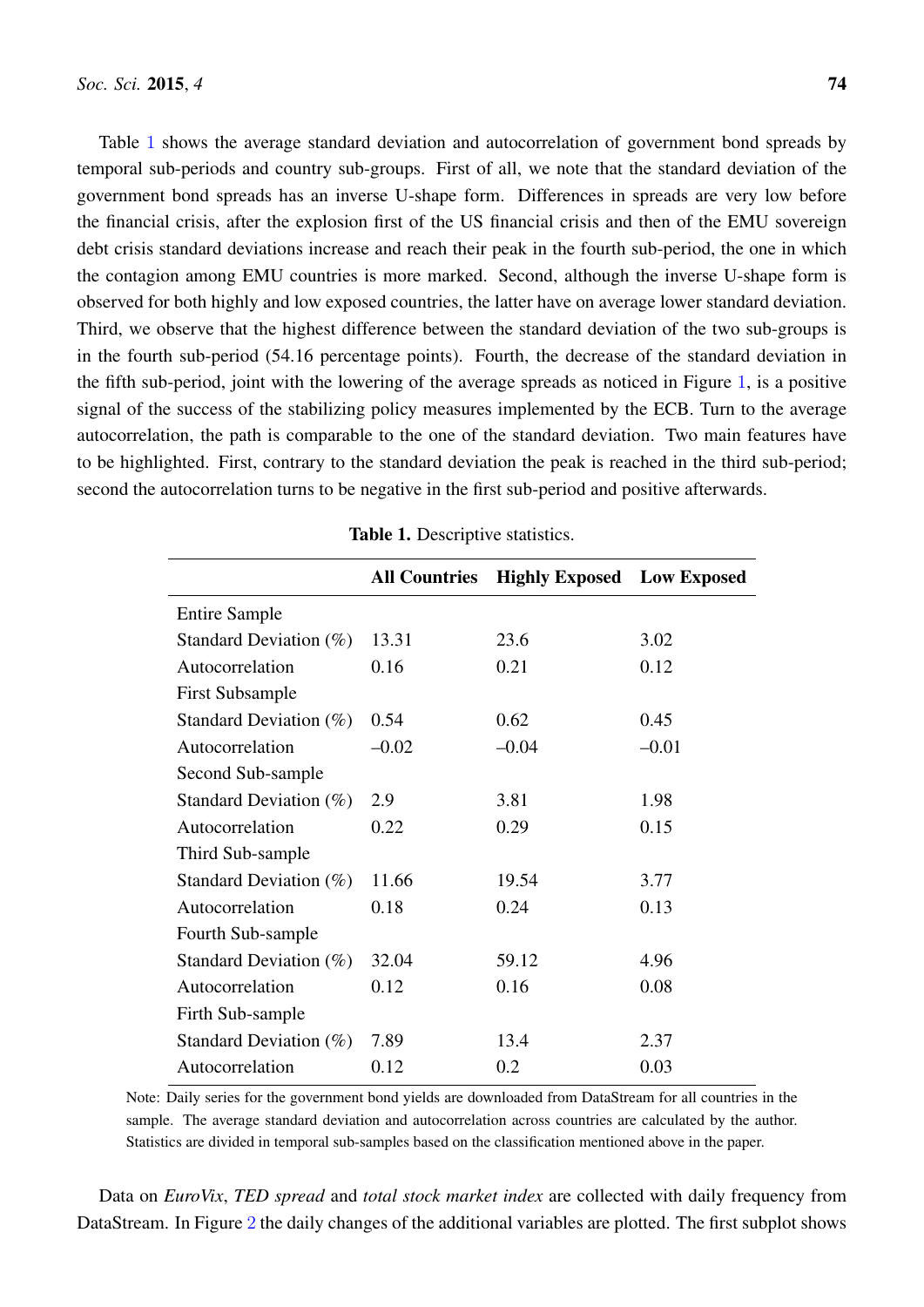the EuroVix Index. We observe three distinct waves of strong financial market volatility in the Euro area. These three jumps are linked to the three main shocks that hit the EMU in the last years. The first shock is in the late 2008 after the collapse of Lehman Brothers. This shock caused a global rise in uncertainty and risk. In fact, from the second subplot, that reports the TED spread, we observe a global worsening of the perceived risk. The massive jump after the events of mid-September 2008 was preceded by pre-crisis adjustments of the perceived risks since the first half of 2007. The second and third jumps in the EuroVix affected exclusively the Eurozone, indeed we observe a very pronounced flatness of the TED spread for the period following the US subprime crisis. This evidence highlights the fact that the second two jumps in the EuroVix are due to local shocks that can be linked with the Greek sovereign debt crisis and Portugal bailouts, respectively. An interesting finding is that investors seem not to strongly react to the Spanish bailout. Likely, investor do not overreact to the Spanish events because they were prepared to this eventuality and gradually adjusted their risk premium.

<span id="page-9-0"></span>

Figure 2. Additional regressors for the empirical analysis.

Note: Daily volatility for the Euro area (VIX Index), daily TED spreads and daily total stock market index between 2007 and end September 2013 are collected from Bloomberg. Averages across countries are plotted in the figure.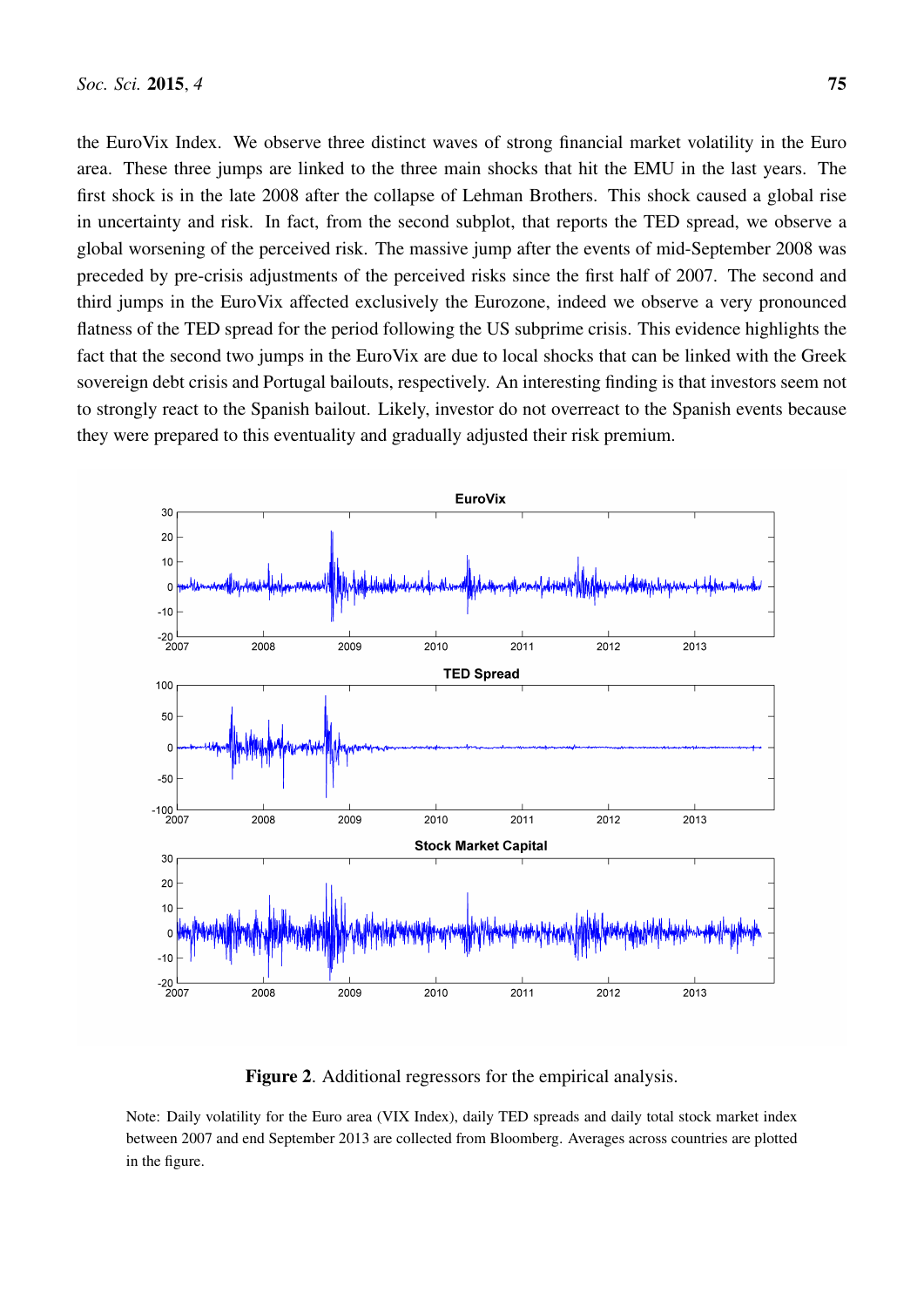The third subplot of Figure [2](#page-9-0) adds interesting elements to the European economic picture. This subplot shows the first difference in the daily total stock market capital index. The first feature that we observe is a much higher volatility than the other two indexes. As already mentioned above, changes in the stock market capital index are good proxies for changes in the economic-wide business environment in the Euro area. The high volatility suggests that in the last years there was a large uncertainty among financial operators about the real economic conditions and perspective of the Union. This result is not surprising, in fact the existence of panic and disorientation in the European financial markets is a common finding in the literature.

#### <span id="page-10-0"></span>6. Empirical Results

Empirical results of model [\(1\)](#page-6-1) are shown in Table [2](#page-11-0) for countries highly exposed to the sovereign debt crisis and in Table [3](#page-11-1) for countries not highly hit by the debt crisis. In Table [4](#page-12-0), I show the results for countries highly exposed to the sovereign debt crisis excluding Greece and finally, in Table [5](#page-12-1) the results for the sample including all countries are presented.

In our analysis the most important coefficient is  $\rho$  that measures the spatial correlation, representing the situation where the dependent variable observed for each country is determined jointly with that of its neighbors. The significance of the coefficient  $\rho$  implies that on average a change in spread in the neighbouring countries have a significant positive impact on domestic change in spread. The estimates in column (1) of Tables [2](#page-11-0) and [3](#page-11-1) are both positive and significant. Therefore, we can conclude that in both country sub-groups the spatial dimension is relevant and the positive sign of the coefficient implies changes in spread commoved together in the period of study. The next step is to test whether the model selection is appropiate. Basically, we have to test the existence of spatial relationship. To test the existence of the spatial dependence, the Lagrangian Multiplier Test is reported at the bottom of each column <sup>14</sup>. The test compare the null hypothesis of no spatial effect ( $\rho = 0$ ) versus the alternative hypothesis of existence of spatial dependence ( $\rho \neq 0$ ). The pvalues in column (1) of Tables [2](#page-11-0) and [3](#page-11-1) are very low. Therefore, we reject the null hypothesis and we can conclude that there is evidence of the existence of spatial dependence. Before moving to the sub-periods analysis, a brief comment on the  $R<sup>2</sup>$ is needed. First,  $R^2$  is an inappropriate measure of fit in spatial econometrics because is based on the unweighted sum of squared residuals. That is the reason why the interpretation in presence of spatial effects may be misleading. Second, focusing on the reported values for the  $R^2$ , we notice that they are relatively low. This result is not surprising, indeed our findings are very much in line with the literature that uses the first differences of the variables of interest as dependent and explanatory variables. Third, low pvalues would be problematic in our findings only if they hinted the presence of omitted variables. That does not seem to be the case for two reasons: first, we use country specific fixed effects dummies to control for all unobserved variables; second, the variables used in our model are the ones widely applied in the literature. In addition to the results for the spatial coefficient, we observe that while the lagged yields spread has a significant impact for both sub-groups of countries over the entire period, the

The calculated Lagrangian Multiplier test is the extention to the pooled case of the cross-sectional test. For additional reference on this issue, see [\[29\]](#page-16-6).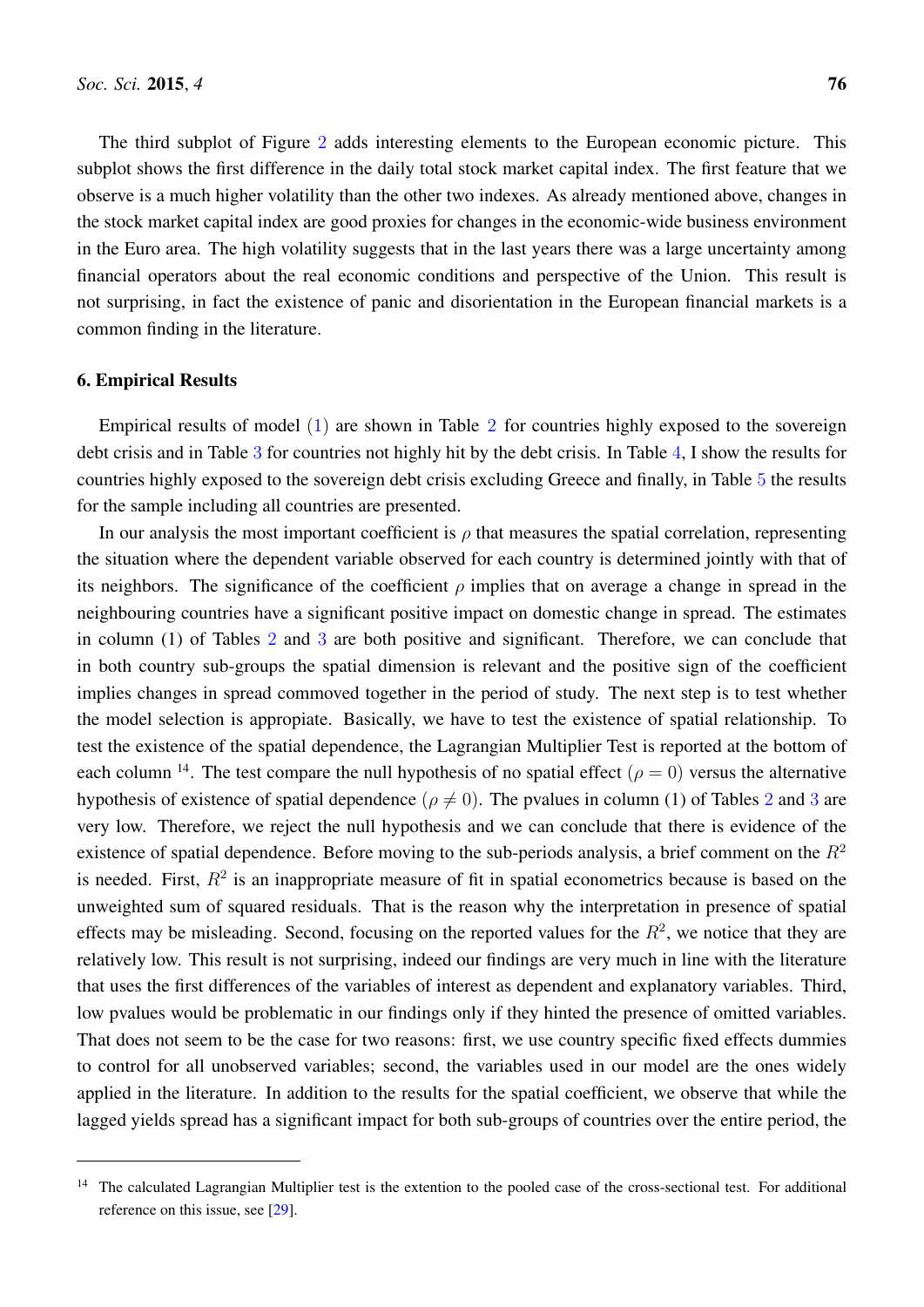<span id="page-11-0"></span>additional explanatory variables—Risk, TED Spread and Market Capitalization—are not very important drivers of changes in spread, indeed they turn to be always non-significant.

|                              | (1)           | (2)        | (3)        | (4)       | (5)     | (6)          |
|------------------------------|---------------|------------|------------|-----------|---------|--------------|
|                              | <b>Entire</b> | I          | П          | Ш         | IV      | $\mathbf{V}$ |
| Main                         |               |            |            |           |         |              |
| Lag Yields Spread            | 0.10          | 0.03       | $0.16***$  | $0.20**$  | 0.07    | $0.22$ ***   |
| <b>Risk</b>                  | 0.00          | 0.00       | 0.00       | 0.00      | 0.01    | 0.00         |
| <b>TED Spread</b>            | 0.00          | 0.00       | 0.00       | 0.00      | 0.00    | $0.00*$      |
| <b>Market Capitalization</b> | 0.00          | 0.00       | 0.00       | 0.00      | $-0.01$ | 0.00         |
| Spatial $\rho$               | $0.12*$       | $0.50$ *** | $0.61$ *** | $0.41***$ | 0.02    | $0.44$ ***   |
| <b>Observations</b>          | 8800          | 915        | 1730       | 3760      | 860     | 1510         |
| Number of Countries          | 5             | 5          | 5          | 5         | 5       | 5            |
| RSquare                      | 0.01          | 0.01       | 0.09       | 0.06      | 0.01    | 0.07         |
| <b>Pvalues LM-Test</b>       | 0.00          | 0.00       | 0.00       | 0.00      | 0.90    | 0.00         |

Table 2. Empirical results for highly exposed countries to the sovereign debt crisis.

Note: In the table are reported the results for the model in Equation [\(1\)](#page-6-1) for the most exposed countries to the European sovereign debt crisis: Greece, Portugal, Ireland, Spain and Italy. The model is estimated for different temporal sub-samples in according to the above division of the sample. The model is estimated via Maximum Likelihood estimator using a Driscoll-Kraay robust estimator and country fixed effects. Significance Levels: \* 0.1, \*\* 0.05, \*\*\* 0.001.

<span id="page-11-1"></span>

|                              | (1)           | (2)        | (3)       | (4)       | (5)       | (6)                       |
|------------------------------|---------------|------------|-----------|-----------|-----------|---------------------------|
|                              | <b>Entire</b> | I          | П         | Ш         | IV        | $\boldsymbol{\mathrm{V}}$ |
| Main                         |               |            |           |           |           |                           |
| Lag Yields Spread            | $0.12***$     | 0.00       | $-0.05$   | $0.16***$ | $0.08**$  | 0.03                      |
| <b>Risk</b>                  | 0.00          | 0.00       | 0.00      | 0.00      | 0.00      | $0.00*$                   |
| <b>TED</b> Spread            | 0.00          | 0.00       | 0.00      | 0.00      | 0.00      | 0.00                      |
| <b>Market Capitalization</b> | 0.00          | 0.00       | 0.00      | 0.00      | 0.00      | 0.00                      |
| Spatial $\rho$               | $0.54$ ***    | $0.46$ *** | $0.58***$ | $0.55***$ | $0.56***$ | $0.54$ ***                |
| <b>Observations</b>          | 8800          | 915        | 1730      | 3760      | 860       | 1510                      |
| Number of Countries          | 5             | 5          | 5         | 5         | 5         | 5                         |
| RSquare                      | 0.03          | 0.01       | 0.01      | 0.05      | 0.02      | 0.01                      |
| <b>Pyalues LM-Test</b>       | 0.00          | 0.00       | 0.00      | 0.00      | 0.00      | 0.00                      |

Table 3. Empirical results for low exposed countries to the sovereign debt crisis.

Note: In the table are reported the results for the model in Equation [\(1\)](#page-6-1) for the least exposed countries to the European sovereign debt crisis: France, Belgium, Netherlands, Finland and Austria. The model is estimated for different temporal sub-samples in according to the above division of the sample. The model is estimated via Maximum Likelihood estimator using a Driscoll-Kraay robust estimatorand country fixed effects. Significance Levels: \* 0.1, \*\* 0.05, \*\*\* 0.001.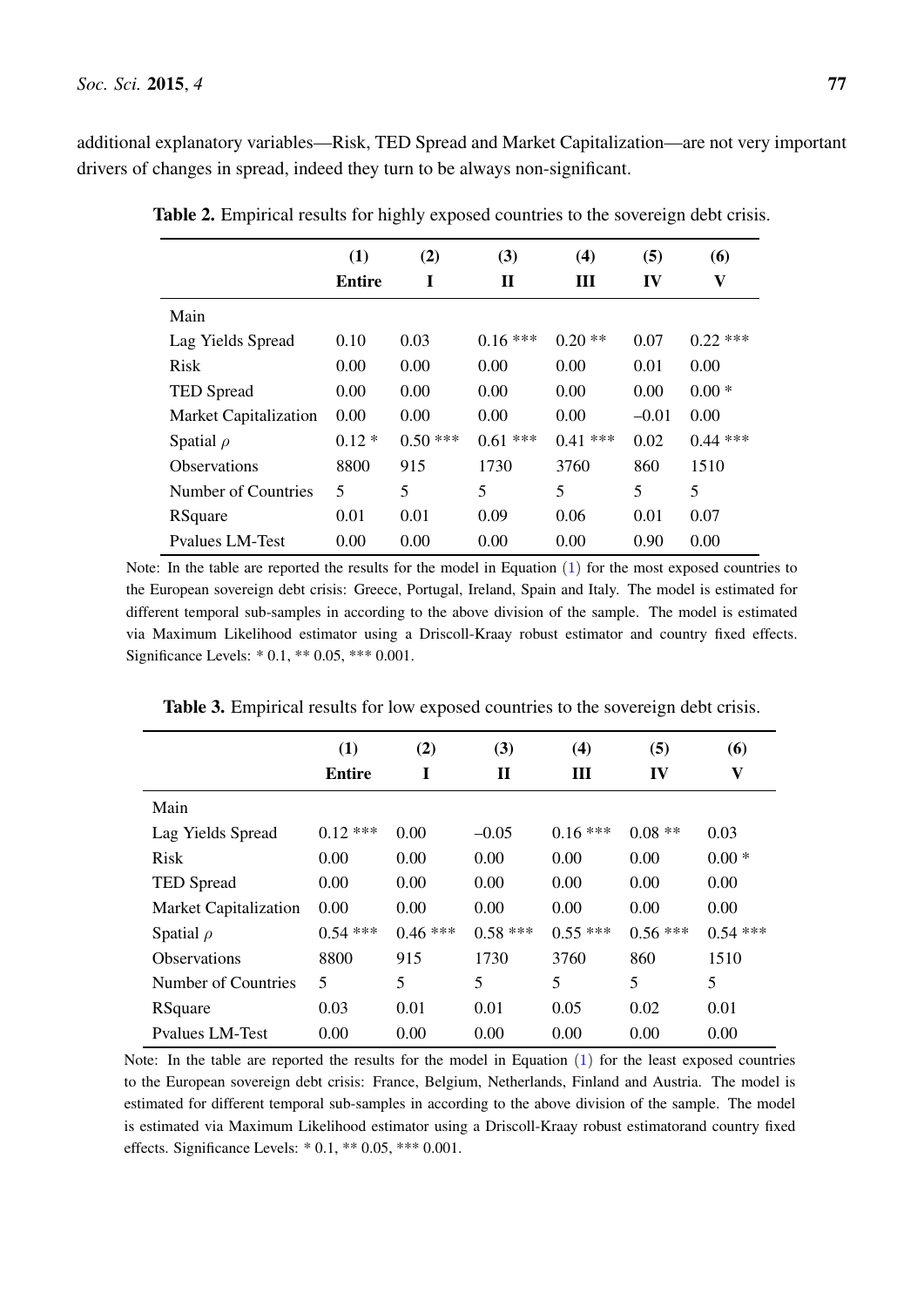|                              | (1)           | (2)       | (3)            | (4)        | (5)        | (6)        |
|------------------------------|---------------|-----------|----------------|------------|------------|------------|
|                              | <b>Entire</b> |           | $\mathbf H$    | Ш          | IV         | V          |
| Main                         |               |           |                |            |            |            |
| Lag Yields Spread            | $0.21$ ***    | $-0.01$   | $0.15***$      | $0.18***$  | $0.26$ *** | $0.13***$  |
| <b>Risk</b>                  | 0.00          | 0.00      | 0.00           | 0.00       | 0.00       | 0.00       |
| <b>TED</b> Spread            | 0.00          | 0.00      | 0.00           | 0.00       | 0.00       | $0.00**$   |
| <b>Market Capitalization</b> | $0.00*$       | 0.00      | 0.00           | 0.00       | 0.00       | 0.00       |
| Spatial $\rho$               | $0.43***$     | $0.39***$ | $0.57$ ***     | $0.47$ *** | $0.28$ *** | $0.50$ *** |
| <b>Observations</b>          | 7040          | 732       | 1384           | 3008       | 688        | 1208       |
| Number of Countries          | 4             | 4         | $\overline{4}$ | 4          | 4          | 4          |
| RSquare                      | 0.06          | 0.01      | 0.08           | 0.07       | 0.07       | 0.05       |
| <b>Pyalues LM-Test</b>       | 0.00          | 0.00      | 0.00           | 0.00       | 0.00       | 0.00       |

<span id="page-12-0"></span>Table 4. Empirical results for highly exposed countries to the sovereign debt crisis excluding Greece.

Note: In the table are reported the results for the model in Equation [\(1\)](#page-6-1) for the most exposed countries to the European sovereign debt crisis: Portugal, Ireland, Spain and Italy. The model is estimated for different temporal sub-samples in according to the above division of the sample. The model is estimated via Maximum Likelihood estimator using a Driscoll-Kraay robust estimator and country fixed effects. Significance Levels:  $*$  0.1,  $**$  0.05,  $***$  0.001.

<span id="page-12-1"></span>

|                              | (1)           | (2)        | (3)          | (4)        | (5)     | (6)         |
|------------------------------|---------------|------------|--------------|------------|---------|-------------|
|                              | <b>Entire</b> |            | $\mathbf{I}$ | Ш          | IV      | $\mathbf V$ |
| Main                         |               |            |              |            |         |             |
| Lag Yields Spread            | 0.10          | 0.03       | $0.16***$    | $0.20**$   | 0.07    | $0.22$ ***  |
| <b>Risk</b>                  | 0.00          | 0.00       | 0.00         | 0.00       | 0.01    | 0.00        |
| <b>TED</b> Spread            | 0.00          | 0.00       | 0.00         | 0.00       | 0.00    | $0.00*$     |
| <b>Market Capitalization</b> | 0.00          | 0.00       | 0.00         | 0.00       | $-0.01$ | 0.00        |
| Spatial $\rho$               | $0.12*$       | $0.50$ *** | $0.61$ ***   | $0.41$ *** | 0.02    | $0.44$ ***  |
| <b>Observations</b>          | 17,600        | 1830       | 3460         | 7520       | 1720    | 3020        |
| Number of Countries          | 10            | 10         | 10           | 10         | 10      | 10          |
| RSquare                      | 0.01          | 0.01       | 0.06         | 0.06       | 0.01    | 0.06        |
| <b>Pyalues LM-Test</b>       | 0.00          | 0.00       | 0.00         | 0.00       | 0.69    | 0.00        |

Table 5. Empirical results for the entire sample of EMU countries.

Note: In the table are reported the results for the model in Equation [\(1\)](#page-6-1) for the EMU countries in the sample. The model is estimated for different temporal sub-samples in according to the above division of the sample. The model is estimated via Maximum Likelihood estimator using a Driscoll-Kraay robust estimator and country fixed effects. Significance Levels: \* 0.1, \*\* 0.05, \*\*\* 0.001.

Turning to the sub-periods we obtained two main findings: first, the coefficient for the highly exposed countries is more volatile across sub-periods than in the low exposed countries; second, while in the low exposed countries the coefficient is always significant at  $1\%$  level, in the highly exposed countries turns to be non-significant in the fourth sub-period. A possible explanation for this finding is that the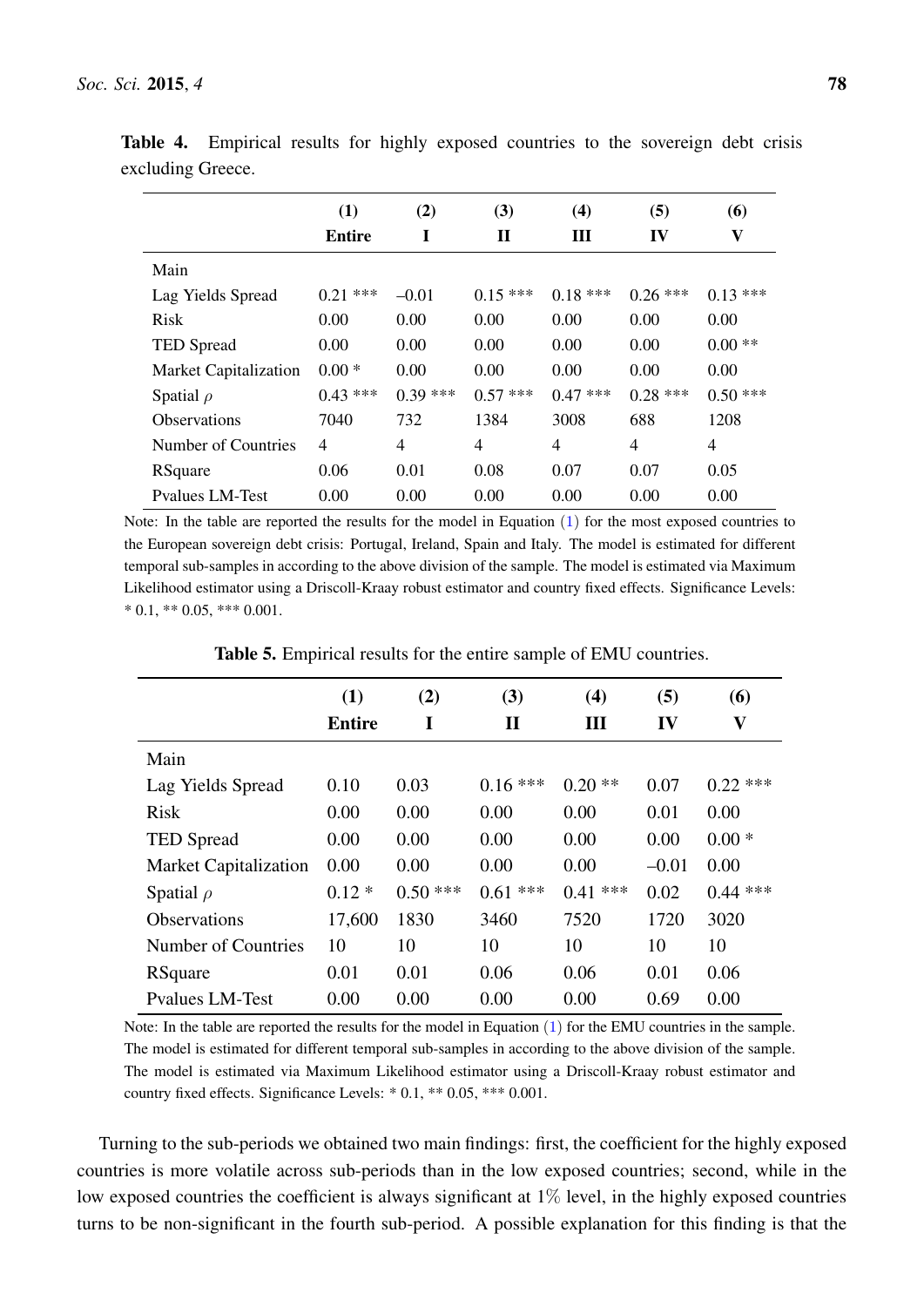jump in the Greek yield spread was abnormal and incomparable with any other European country. The inclusion of Greece in the sample may be a source of bias for the overall result in the analysis of the highly exposed countries. To check the importance of the Greek impact on our findings, we run the model in Equation [\(1\)](#page-6-1) excluding Greece. Results are reported in Table [4](#page-12-0). The spatial coefficient turn to be positive and highly significant for the entire period and in each sub-period. This finding implies that the Greek abnormal yields spread, due to a jump in the risk of country default, has an huge impact in the estimation. Indeed, the behavior of the spreads in the remaining countries is more similar and this is the reason why we observe stronger co-movements. The coefficients of the control variables are only slightly affected by the exclusion of Greece. In the remaining part of the paper, I will refer to the results of Table [4](#page-12-0) as results for the highly exposed countries.

A deeper look at the estimates for the other explanatory variables highlights that the control variables are mostly non-significant except for Risk in the fifth sub-period for the low exposed countries and TED spread in the same sub-period for the highly exposed countries significant at the  $10\%$  and at the  $5\%$  levels, respectively. In all cases, the coefficient show a positive sign in line with our theoretical expectations. Indeed, an increase in risk will determine a jump in the yields spread as well as an increase in the perceived credit risk associated with the global economy will lead to a rise in the yields differential. The main differences between the two groups of countries are observed in the lagged yields spread. While in the highly exposed countries lagged spread is significant at  $1\%$  level for the entire period and in each sub-period except the first one, in the low exposed countries the lagged yields spread is significant only in the central phases of the debt crisis, *i.e.*, in the third and fourth sub-periods. This finding shows how in period of financial distress investors rely strongly on the past performance of the spread to assess the level of today's spread. This finding holds in particular for those countries that are more exposed to financial turmoil.

Overall our results evidence the relevance of the lagged spread in determining the current change and highlight that the cross-countries trasmission of these effects is very significant in all pahses of the crisis and for both countries sub-groups. This finding is interpreted as evidence of contagion across Euroepan countries.

#### <span id="page-13-0"></span>7. Conclusions

In this paper we investigate the presence of contagion effects in the Eurozone in the period from 2007 to September 2013 and in particular in the period after the announcement of OMT. The contagion in the government bonds spread market in the Eurozone has become an important topic of the academic and political debate. A visual inspection of the sovereign debt movements emphasizes co-movements in the country spreads in the peripheral region of the Union. A few theoretical works suggested different mechanisms how the contagion occurs and how it propagates in a monetary Union. A few empirical studies have focused on quantifying the magnitude of the contagion. This branch of literature is very limited and results are controversial. The contribution of this paper to the literature is to identify the contagion applying an econometric methodology that is not widely applied in the field, *i.e.*, panel spatial regression. The time-space simultaneous model shows that the spatial coefficient is strongly significant in all five sub-period and both country groups, the peripheral and the core countries of the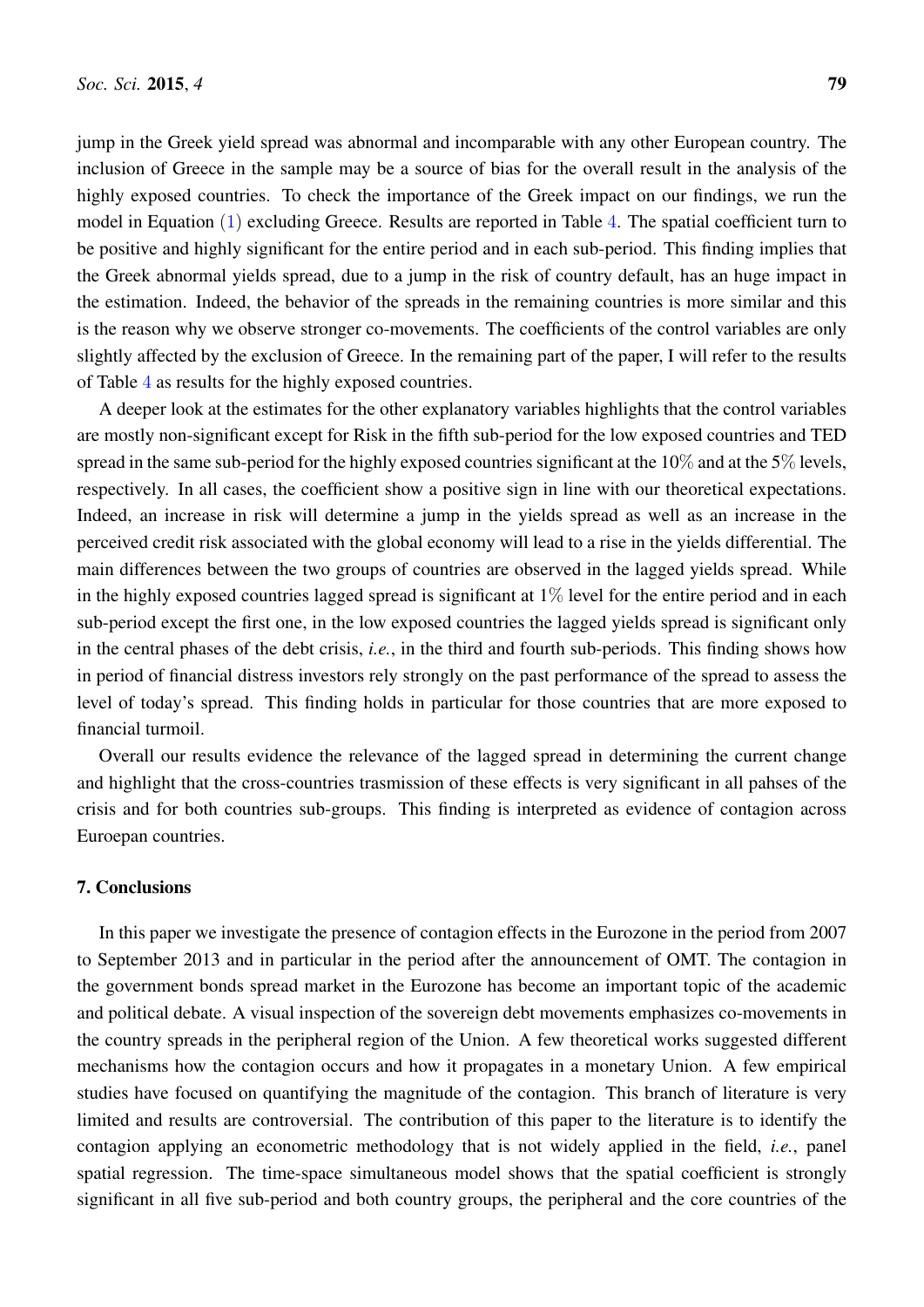Union. The model points out also the importance for investors of the lagged yields spread in period of financial turmoil.

In fact, the magnitude of the coefficient of the lagged spread is drastically decreasing in the last phase of the crisis, turning even non-significant for the low exposed countries, due to the policy interventions that decrease the uncertainty in the market. In conclusion, the methodology returns robust evidence on the existence of contagion in the Eurozone and on the importance of policy interventions to alleviate the consequences of this phenomenon. Further research is needed to better understand the channels of contagion and the causes of it in the Euroarea.

#### Acknowledgments

The author would like to thank Harmen Lehment, Simon Fuchs, Jens Boysen-Hogrefe and participants of an IfW seminar for helpful comments.

# Conflicts of Interest

The views expressed in this paper are those of the author and do not necessarily reflect those of the Inter-American Development Bank.

### References

- <span id="page-14-0"></span>1. Sebastian Keiler, and Armin Eder. "CDS spreads and systemic risk: A spatial econometric approach." Discussion Papers 01/2013, Deutsche Bundesbank, Research Centre, Frankfurt am Main, Germany, 2013.
- <span id="page-14-1"></span>2. Carmen Broto, and Gabriel Perez-Quiros. "Disentangling Contagion among Sovereign CDS Spreads during the European Debt Crisis." Banco de Espana Working Papers 1314, Banco de Espana, Madrid, Spain, 2013.
- <span id="page-14-2"></span>3. Massimiliano Caporin, Loriana Pelizzon, Francesco Ravazzolo, and Roberto Rigobon. "Measuring Sovereign Contagion in Europe." NBER Working Papers 18741, National Bureau of Economic Research, Cambridge, MA, USA, 2013.
- <span id="page-14-3"></span>4. Ari Tjahjawandita, Tito Pradono, and Rullan Rinaldi. "Spatial Contagion of Global Financial Crisis." Working Papers in Economics and Development Studies (WoPEDS) 200906, Department of Economics, Padjadjaran University, Bandung, Indonesia, August 2009.
- <span id="page-14-4"></span>5. Morris Goldstein, and Geoffrey Woglom. "Market-Based Fiscal Discipline in Monetary Unions: Evidence from the U.S. Municipal Bond Market." IMF Working Papers 91/89, International Monetary Fund, Washington, DC, USA, 1991.
- <span id="page-14-5"></span>6. Maria-Grazia Attinasi, Cristina Checherita, and Christiane Nickel. "What Explains the Surge in Euro Area Sovereign Spreads during the Financial Crisis of 2007-09." Working Paper Series 1131, European Central Bank, Frankfurt am Main, Germany, 2009.
- <span id="page-14-6"></span>7. Salvador Barrios, Per Iversen, Magdalena Lewandowska, and Ralph Setzer. "Determinants of intra-euro area government bond spreads during the financial crisis." European Economy-Economic Papers 388, Directorate General Economic and Monetary Affairs (DG ECFIN), European Commission, Brussels, Belgium, 2009.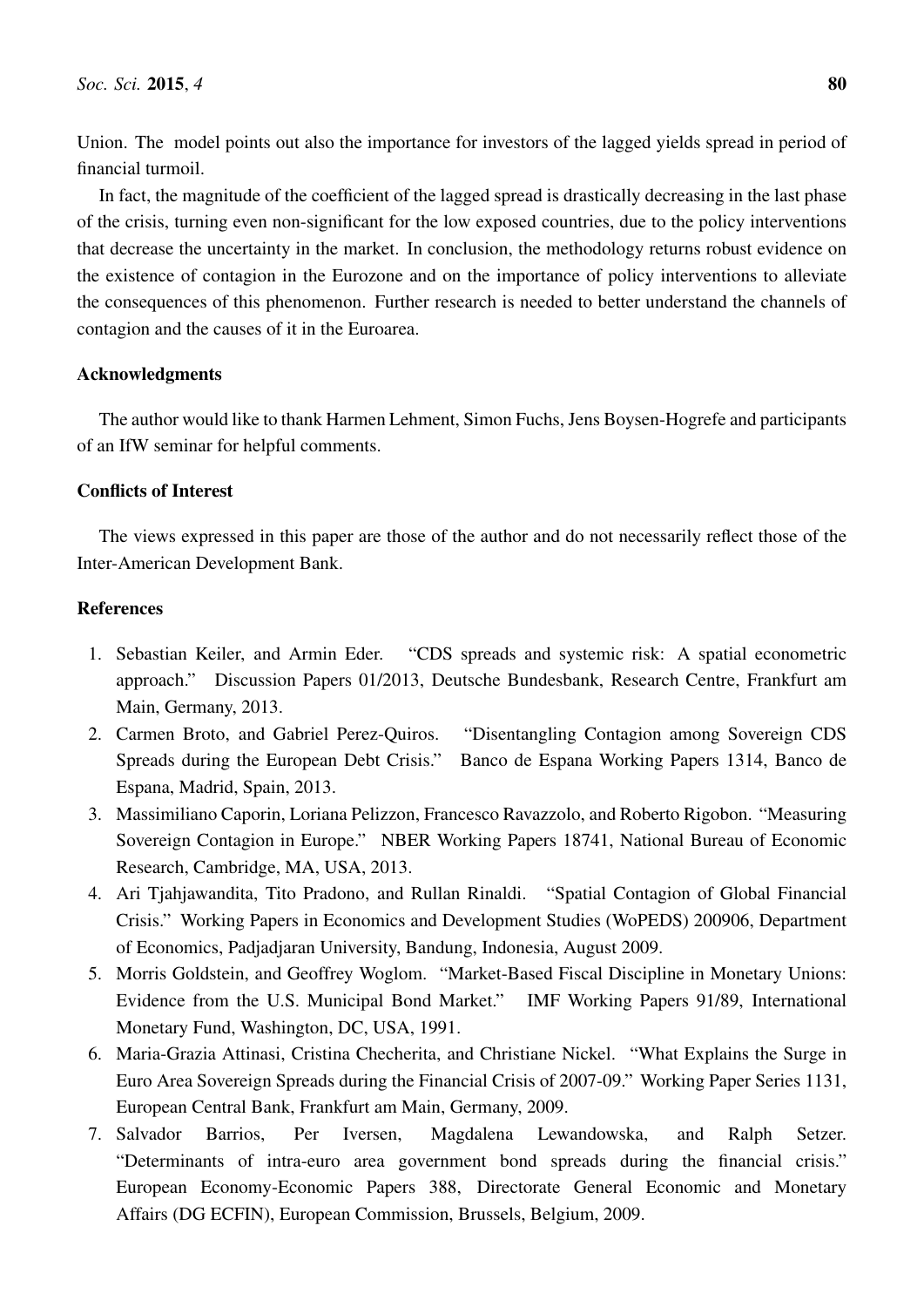- <span id="page-15-0"></span>8. Christian Aßmann, and Jens Boysen-Hogrefe. "Determinants of government bond spreads in the Euro area: In good times as in bad." *Empirica* 39 (2012): 341–56.
- <span id="page-15-3"></span>9. Niko Doetz, and Christoph Fischer. "What can EMU Countries' Sovereign Bond Spreads Tell Us about Market Perceptions of Default Probabilities during the Recent Financial Crisis?" Discussion Paper, Series 1: Economic Studies, No. 11/2010, Deutsche Bundesbank, Research Centre, Frankfurt am Main, Germany, 2010.
- 10. Carlos Caceres, Vincenzo Guzzo , and Miguel Segoviano. "Sovereign Spreads: Global Risk Aversion, Contagion or Fundamentals?" IMF Working Papers 10/120, International Monetary Fund, Washington, DC, USA, 2010.
- 11. In-Mee Baek, Arindam Bandopadhyaya, and Chan Du. "Determinants of market-assessed sovereign risk: Economic fundamentals or market risk appetite?" *Journal of International Money and Finance* 24 (2005): 533–48.
- <span id="page-15-4"></span>12. David Haugh, Patrice Ollivaud, and David Turner. "What Drives Sovereign Risk Premiums?: An Analysis of Recent Evidence from the Euro Area." OECD Economics Department Working Papers 718, OECD Publishing, Paris, France, 2009.
- <span id="page-15-2"></span>13. Paul De Grauwe, and Yuemei Ji. "Self-fulfilling crises in the Eurozone: An empirical test." *Journal of International Money and Finance* 34 (2013): 15–36.
- <span id="page-15-1"></span>14. Patrick Bolton, and Olivier Jeanne. "Sovereign Default Risk and Bank Fragility in Financially Integrated Economies." NBER Working Papers 16899, National Bureau of Economic Research, Cambridge, MA, USA, 2011.
- <span id="page-15-8"></span>15. Paolo Canofari , Giovanni Di Bartolomeo, and Piersantii Giovanni. "Theory and practice of contagion in monetary unions. Domino effects in EU Mediterranean countries: The case of Greece, Italy and Spain." *International Advances in Economic Research* 20 (2013): 259–67.
- <span id="page-15-5"></span>16. Michael Arghyrou, and Alexandros Kontonikas. "The EMU sovereign-debt crisis: Fundamentals, expectations and contagion." *Journal of International Financial Markets, Institutions and Money* 22 (2012): 658–77.
- <span id="page-15-6"></span>17. Paul De Grauwe. "Governance of a fragile Eurozone." CEPR Working Paper 346, Centre for European Policy Studies, Brussels, Belgium, 4 May 2011.
- 18. Marta Gomez-Puig, and Simon Sosvilla-Rivero. "Causality and contagion in peripheral EMU public debt markets: A dynamic approach." Working Papers 11-06, Asociacion Espanola de Economia y Finanzas Internacionales, Valladolid, Spain, 2011.
- 19. Norbert Metiu. "Sovereign risk contagion in the Eurozone." *Economics Letters* 117 (2012): 35–38.
- 20. Mark Mink, and Jakob de Haan. "Contagion during the Greek sovereign debt crisis." *Journal of International Money and Finance* 34 (2013): 102–13.
- 21. Jurgen Von Hagen, Ludger Schuknecht, and Guido Wolswijk. "Government bond risk premiums in the EU revisited: The impact of the financial crisis." *European Journal of Political Economy* 27 (2011): 36–43.
- <span id="page-15-7"></span>22. Roberto De Santis. "The Euro Area Sovereign Debt Crisis: Identifying Flight-to-Liquidity and the Spillover Mechanisms." *Journal of Empirical Finance* 26 (2014): 150–70.